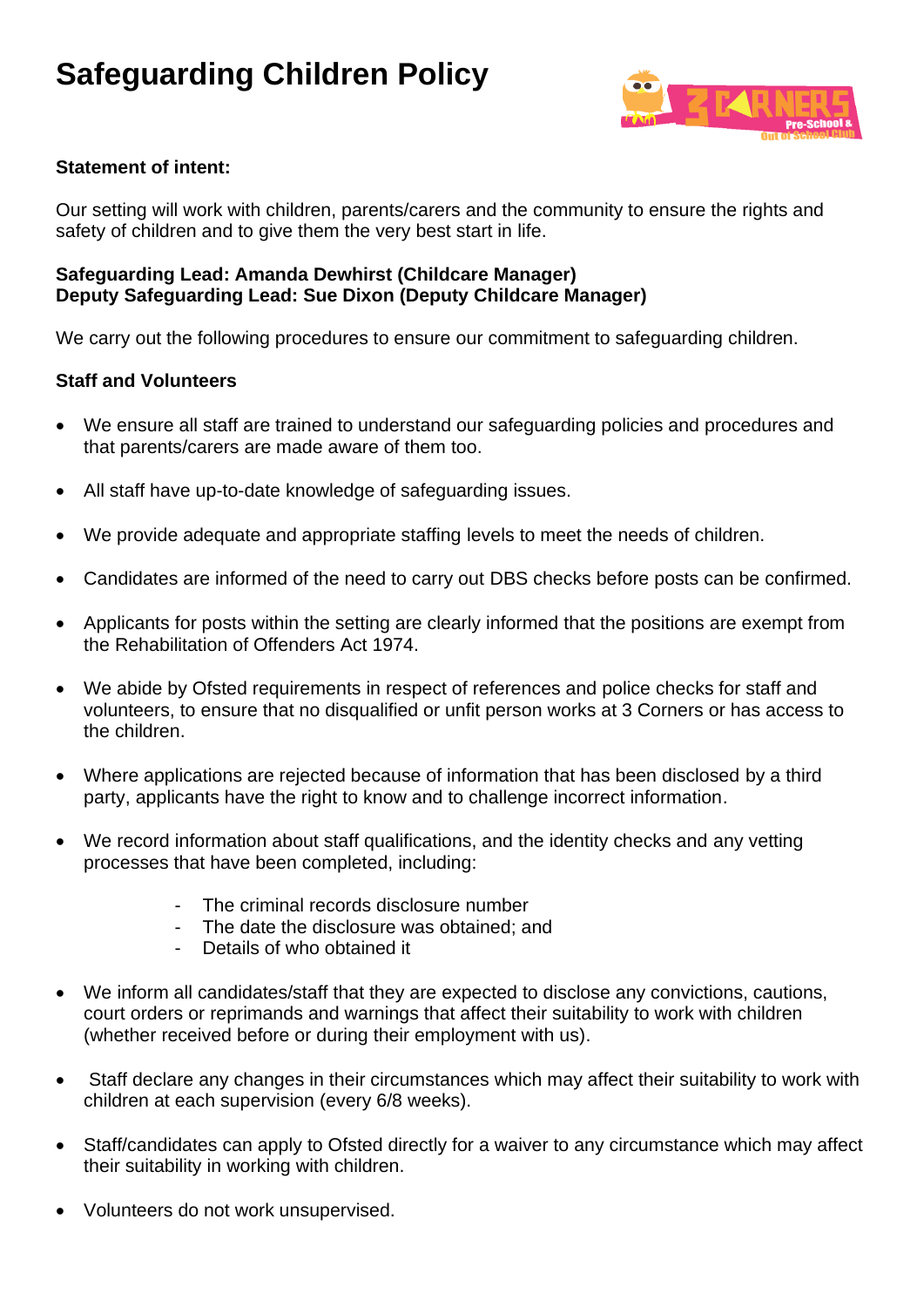- We abide by the Safeguarding Vulnerable Groups Act (2006) requirements in respect of any person who is dismissed from our employment or resigns in circumstances that would otherwise have led to dismissal for reasons of child protection concern. This will be reported to the Local Authority Designated Officer and Ofsted.
- We have procedures for visitors to the setting, including recording their details on a visitor's form (GDPR compliant) and informing them of our policy on mobile phones (see below).Please also see our Visitor's Policy.
- We take additional security steps to ensure that we have control over who comes into the setting so that no unauthorised person has unsupervised access to the children e.g. video entry system.

# **Mobile phones and cameras**

- Mobile phones are not permitted in the setting's main room.
- Staff/volunteer/student/visitor/children's mobile phones are kept in the office or stored in staff's personal belongings box.
- Mobile phones must be turned off/on silent whilst being stored.
- Mobile phones are not to be used to take photos. The iPad is used to take photographs whilst on outings.
- Parents/carers are asked permission for photos to be taken and displayed within the setting, for advertising purposes and online e.g. on our website.
- Only 3 Corners employees can take photographs, unless parental permission has been obtained, for purposes such as sports day, birthdays, advertising etc.

# **Information Technology**

The internet at 3 Corners is provided by Triangle School.

- Children are supervised during IT usage.
- All parents/carers receive a leaflet with guidance and advice about keeping children and young people safe online; and
- any concerns around access to inappropriate sites e.g. extremist ideas/chat sites will be reported (following the procedure set out in this policy).

# **Prevent Duty**

In accordance with the 'Counter Terrorism and Security Act 2015', as a childcare setting we have a responsibility to protect children from being drawn in by extremistist ideas and activity. We do this by:

• sharing our values of 'democracy, the rule of law, individual liberty and respect for others who hold different faiths and beliefs' with children and families, through play, in the way that we interact and encourage children to interact with others and in the way that we run our setting.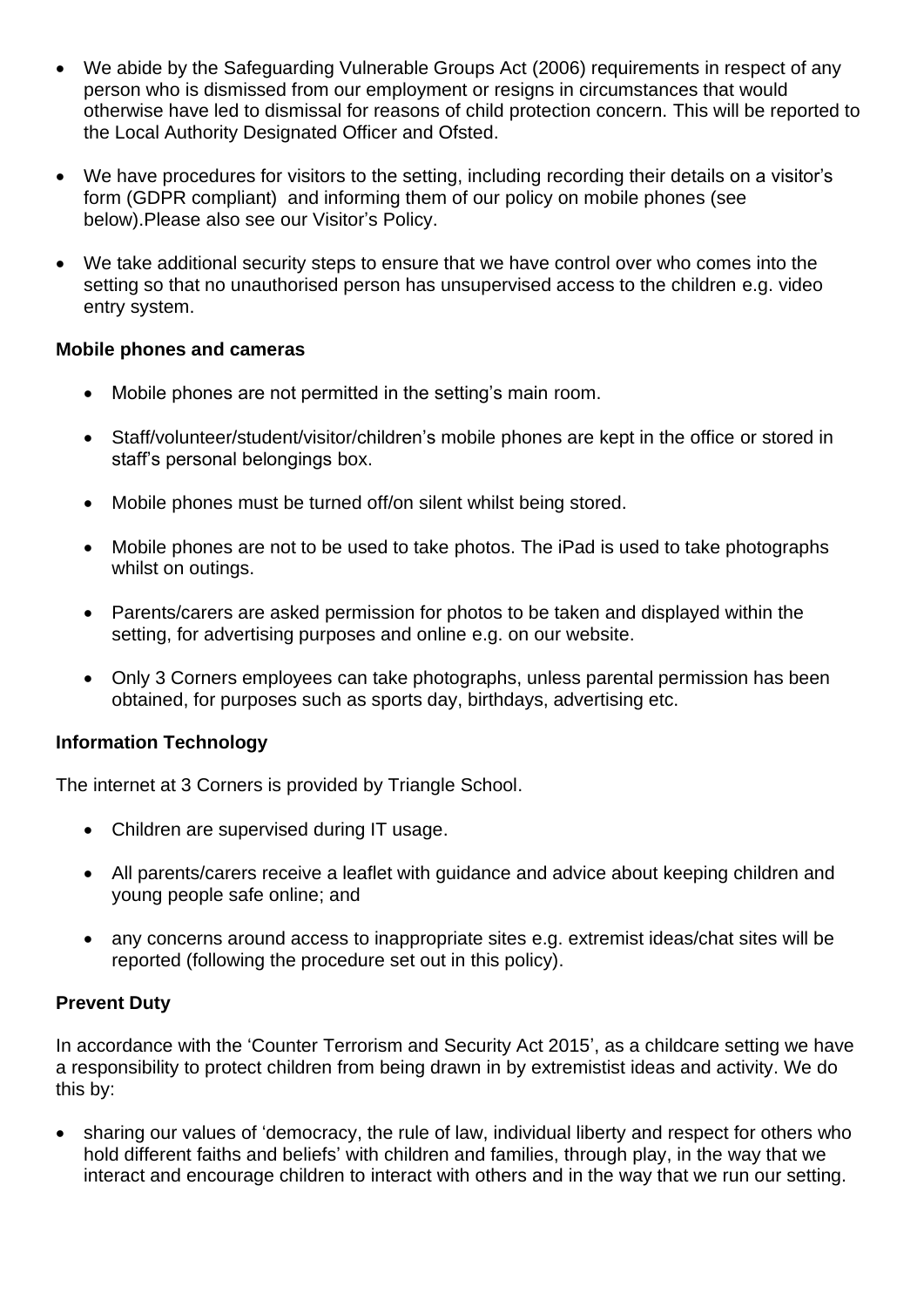- ensuring that staff attend Prevent training to enable them to identify children who may be at risk and to provide them with the knowledge and confidence to challenge any extreme ideas that may present themselves in their day-to-day work.
- Speaking with our local Prevent officer about any concerns that we may have, relating to a child or family.

## **Prevent Officer:** 07799 656 464

## **Responding to suspicions of abuse**

• We acknowledge that abuse can take different forms – physical, emotional / psychological and sexual, as well as neglect or acts of omission.

When children are suffering any of these forms of abuse, this may be demonstrated through:

- significant changes in their behaviour
- deterioration in their general well-being
- the things they say
- changes in their appearance, their behaviour, or their play
- unexplained bruising, marks or other signs of possible abuse or neglect; and
- other reasons to suspect neglect or abuse outside the setting.
- We take into account factors affecting parental capacity, such as social exclusion, domestic violence, parent's/carer's drug or alcohol abuse, mental or physical illness or parent's/carer's learning disability.
- We are aware of other factors that affect children's vulnerability and may affect or may have affected children and young people using our provision, such as, abuse of disabled children; abuse by another child; fabricated or induced illness; child abuse linked to beliefs in spirit possession; sexual exploitation of children, such as through the internet; and Female Genital Mutilation.
- Staff are also made aware that some children and young people are affected by gang activity; by complex, multiple or organised abuse through forced marriage or honour based violence or may be victims of child trafficking. While this may be less likely to affect young children in our care, we may become aware of any of these factors affecting older children and young people we come into contact with.
- Where we believe that a child in our care or that is known to us may be affected by any of these factors, we follow the procedures below for reporting child protection concerns.
- Where such evidence is apparent, the member of staff who has concerns completes a 'Cause for Concern' form and discusses what to do with the Designated Safeguarding Lead.
- We take care not to influence the outcome either through the way we speak to children or by asking questions.
- We take account of the need to protect young people aged  $16 19$  as defined by the Children Act 1989. This may include students or school children on work placement, young employees or young parents. Where abuse is suspected we follow the procedure for reporting concerns.
- We refer concerns to the local authorities **Multi-Agency Screening Team (MAST):**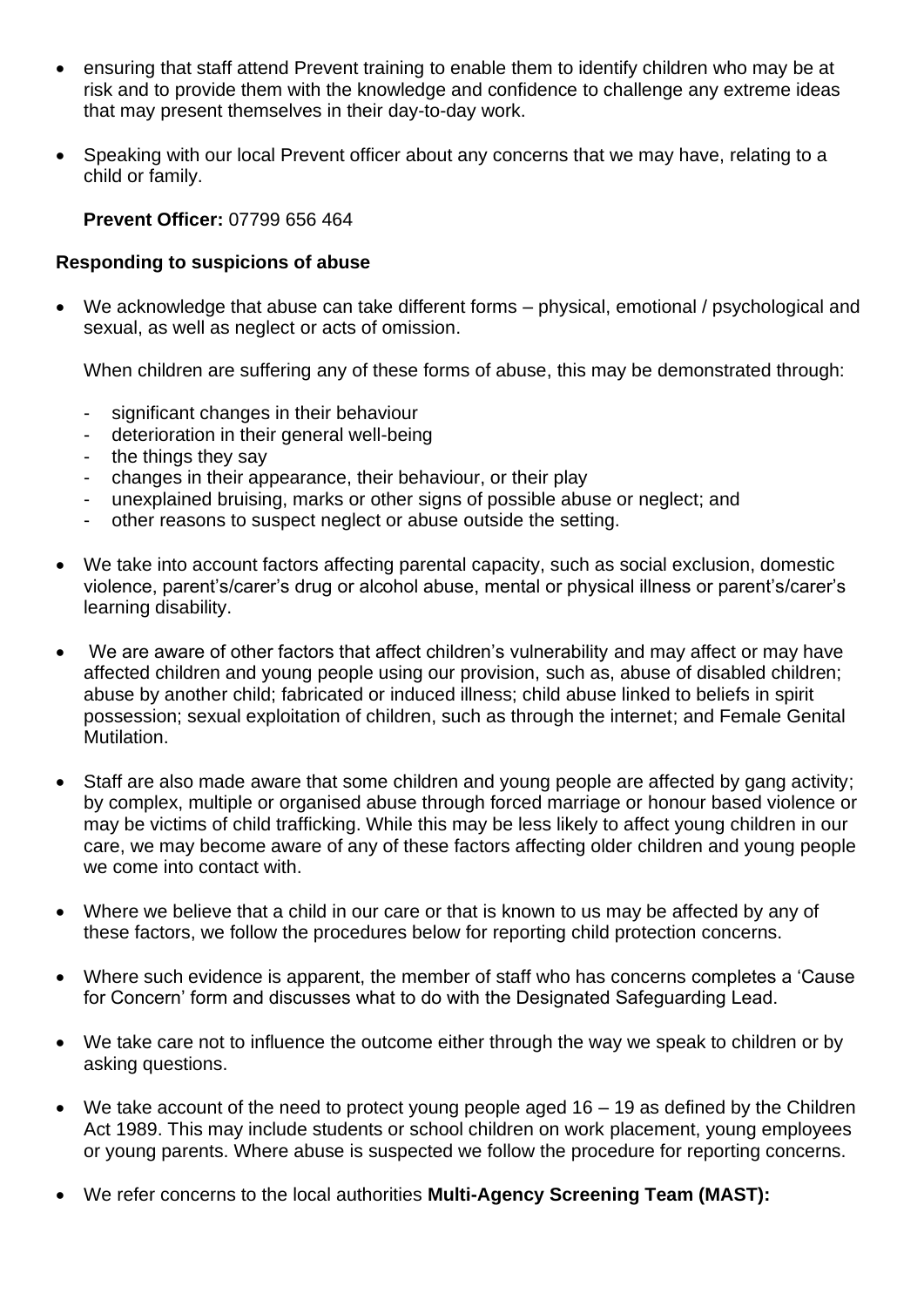**BY POST**: Adult and Children's Services Multi-Agency Screening Team (MAST) Princess Building, Princess Street, Halifax, HX1 1TS

**TELEPHONE**: 01422 393336 or Emergency Duty Team (for Out of Hours): 01422 288000

**SECURE EMAIL**: (from secure emails only): [MAST@calderdale.gcsx.gov.uk](mailto:MAST@calderdale.gcsx.gov.uk)

• Further contact numbers for reporting safeguarding concerns are:

**Local Authority Designated Officer (LADO):** 01422 392 897 / 07792 658 828 or via email - ladoadmin@calderdale.gov.uk

# **Police Safeguarding Unit:** 01422 337041

# **Recording suspicions of abuse and spontaneous allegations**

- Where a child makes comments to a member of staff that give cause for concern (spontaneous allegation), or a member of staff observes signs or signals that give cause for concern, that member of staff:
	- Listens to the child, offers reassurance and gives assurance that he or she will take action.
	- Does not ask leading questions; instead uses TED questions (Tell me/Explain/Describe)
	- Does not influence the communication in any way e.g. by the manner in which they speak, by passing judgement or making comment.
	- Completes a 'cause for concern' form which includes an objective record of the observation or disclosure, the date and time of the observation or disclosure, the exact words spoken by the child, who the concern was reported to and the names of any other person present at the time.
- These records are signed and dated and kept in a secure file.
- We act within and follow the steps set down by the Local Safeguarding Children Partnership Guidelines: **[www.calderdale-scb.org.uk](http://www.calderdale-scb.org.uk/)**

# **Informing Parents**

- Parents/carers are normally the first point of contact. We discuss concerns with parents/carers to gain their view of events, unless we feel this may put the child in further danger
- We inform parents/carers when we make a record of concerns in their child's file and that we also make a note of any discussion we have with them regarding a concern.
- If a suspicion of abuse warrants a referral to MAST, parents/carers are informed the referral will be made, except where guidance for the Local Safeguarding Partnership does not allow this, for example, where it is believed that the child may be in greater danger. Staff may ring MAST first for advice.

# **Liaison with other agencies**

- We work within the Local Safeguarding Children Partnership (LSCP) guidelines.
- We are linked to Triangle Primary School's CPOMS online record system, to enable us to work together to safeguard the children, young people and families who attend both settings.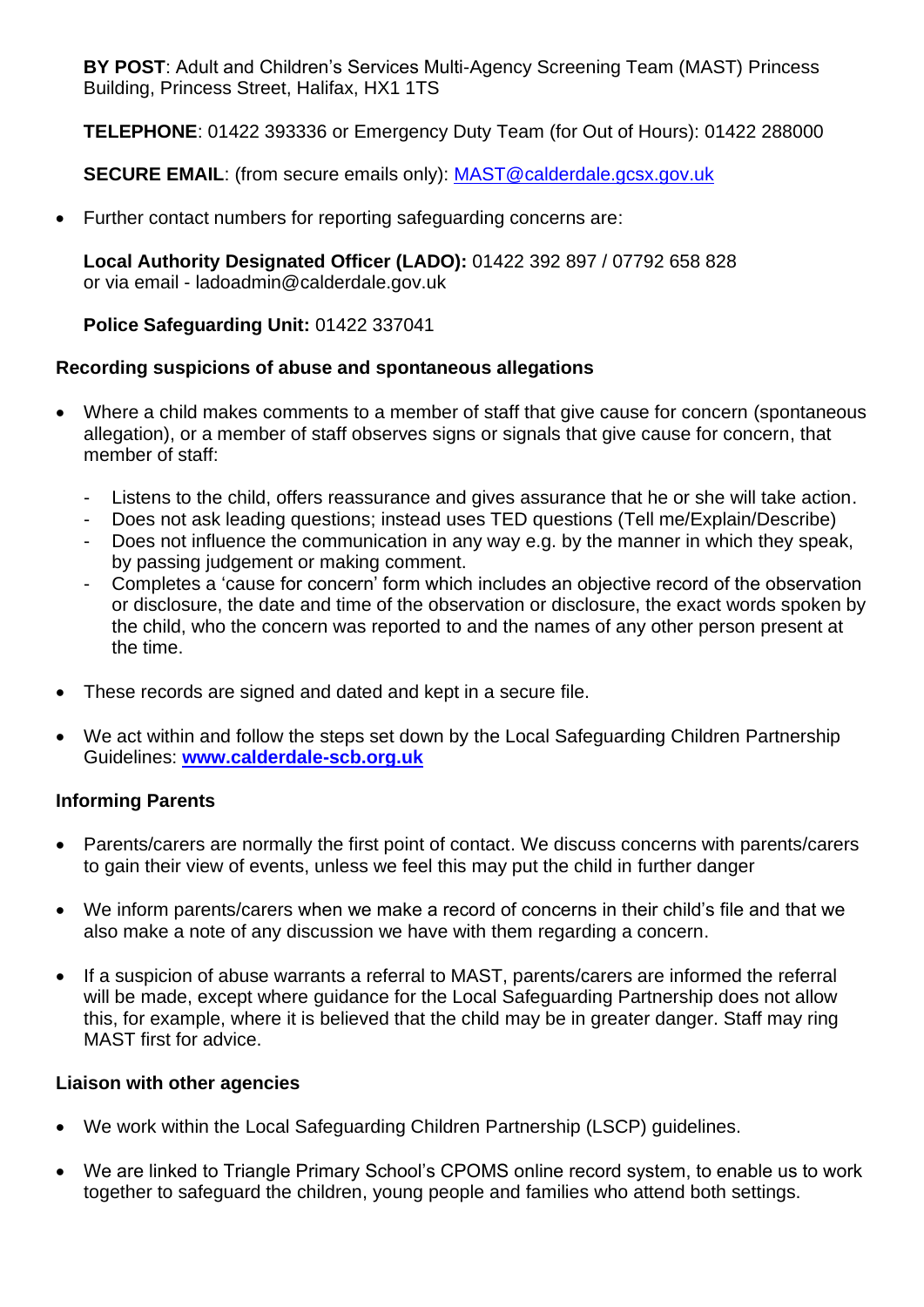- We have the current version of *'what to do if you are worried a child is being abused'* on the 3 Corners staff laptop (available for parent/carers and staff) and ensure all staff are familiar with what they need to do if they have concerns.
- We ensure we have up-to-date information from the local safeguarding team including names and contact numbers.
- We notify the registration authority (Ofsted) of any incident or accident and any changes in our arrangements which affect the wellbeing of children.

## **Allegations against staff**

We respond to any inappropriate behaviour displayed by members of staff or any other person working with the children. This includes:

- Following the guidance of the LSCP when responding to any complaint that a member of staff, volunteer or child within the setting has abused a child.
- Responding to any disclosure by children or staff that abuse by a member of staff or volunteer within the setting, may have taken, or is taking place, by first recording the details of any such alleged incident.
- Referring any such complaint immediately to the Local Authority Designated Officer (LADO) to investigate: **[ladoadmin@calderdale.gov.uk](mailto:ladoadmin@calderdale.gov.uk) or 01422 392 897 / 07792 658 828**
- Reporting any such alleged incident to Ofsted, as well as what measures we have taken. We are aware that it is an offence not to do this.
- Co-operating entirely with any investigation carried out.

# **Disciplinary Action**

- Where the setting's management and the local authority agree it is appropriate in the circumstances, the member of staff will be suspended on full pay, or the volunteer suspended, for the duration of the investigation.
- This is not an indication of admission that the alleged incident has taken place, but is to protect the staff, as well as the families throughout the process.
- Where a member of staff or volunteer has been dismissed due to engaging in activities that caused concern for the safeguarding of children or vulnerable adults, we will notify the Independent Safeguarding Authority (ISA) of relevant information, so that the individuals who pose a threat to children (and vulnerable groups) can be identified and barred from working with these groups.

# **Training**

- All staff must attend Safeguarding Children training courses to ensure that they are able to **recognise the signs and symptoms** of possible physical abuse, emotional / psychological abuse, sexual abuse and neglect; or acts of omission; and so that they are aware of the local authority guidelines for making referrals.
- Staff renew their training in safeguarding every two years whilst the Designated Safeguarding Lead does this annually.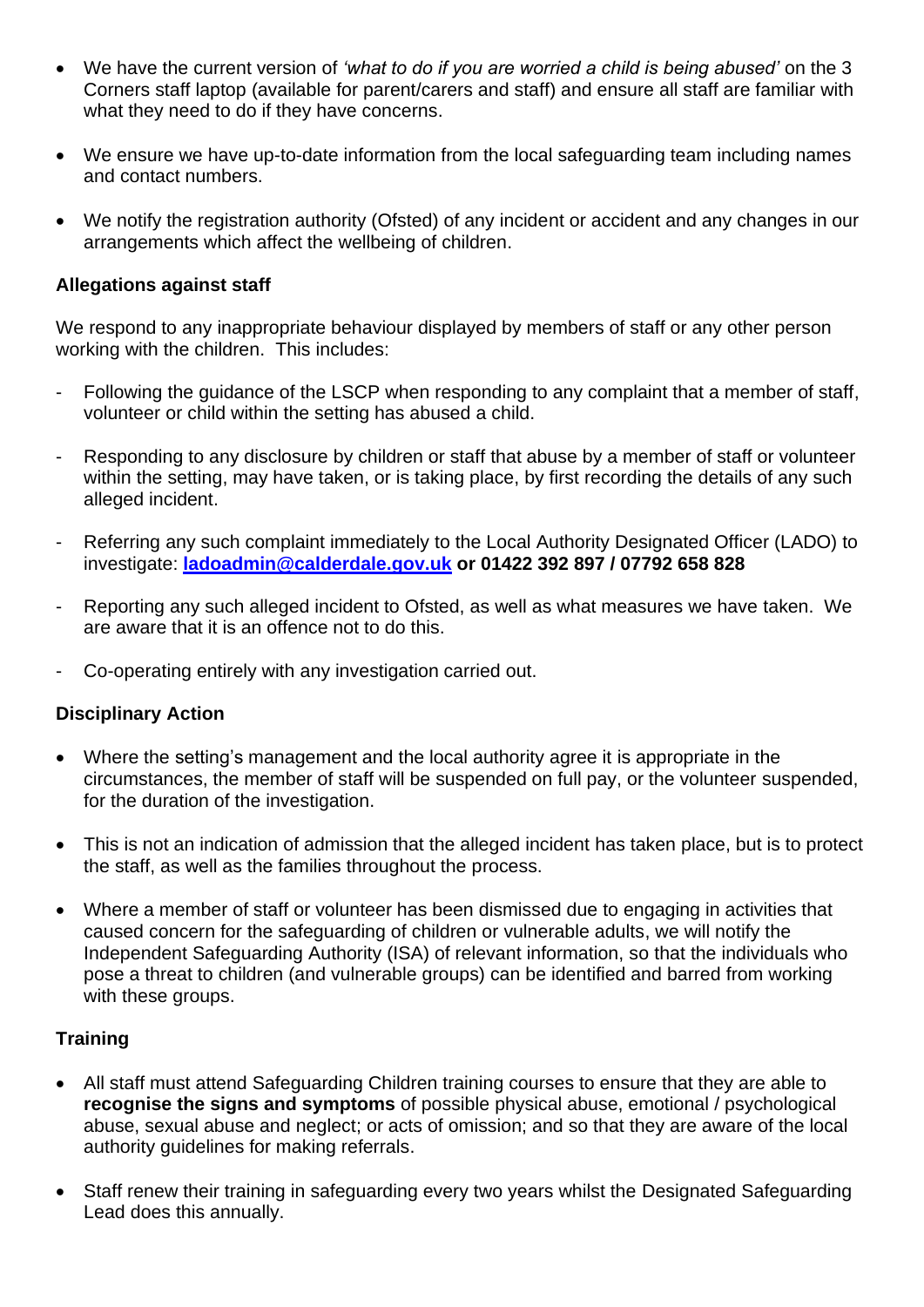- The Safeguarding Lead who deals with any concerns or referrals will attend ALL relevant training in Safeguarding Children to ensure they are confident in recording concerns, speaking to parents/carers and dealing with a referral.
- We ensure that all staff follow the procedures for reporting and recording their concerns in line with the guidelines set out on the local safeguarding children board website.
- All suspicions and investigations are kept confidential and shared only with those who need to know. Any information shared is under the guidance of the LSCP.

## **Curriculum**

- We introduce key elements of keeping children safe in our everyday practice to promote the personal, social and emotional development of all children, so that they may grow to be strong, resilient and listened to and so that they develop an understanding of why and how to keep safe.
- Within the setting we create a culture of value and respect for individuals, having positive regard for children's heritage arising from their colour, ethnicity, languages spoken at home, cultural and social background.

## **Support to families**

- We believe in building trusting and supportive relationships with families, staff and volunteers in our setting.
- We make clear to our parents/carers our role and responsibilities in relation to child protection, such as the reporting of concerns, information sharing, monitoring of the child and liaising at all times with MAST.
- We will continue to welcome the child and the family whilst investigations are being made in relation to an alleged abuse.
- We follow the child protection plan, as set by the child's allocated social worker, in relation to the setting's designated role and tasks and in supporting the child and their family, during and subsequent to any investigation.
- Confidential records kept on a child are shared with the child's parents or those who have parental responsibility for the child in accordance with the LSCP.

#### **During a period of enforced absence**

During an enforced absence (e.g. due to reasons of infection control) where we were unable to provide an onsite service to families, we would continue to follow this procedure.

Were we to have any safeguarding concerns about a child, that was not in attendance due to an enforced absence, we would carry out regular welfare checks, via telephone and/or home visit, to ensure the child's safety and provide support for the family.

#### **Legal Frameworks to support this policy:**

- Children Act (1989, section 47)
- Protection of Children Act (1999)
- Early Year's Foundation Stage (2021)